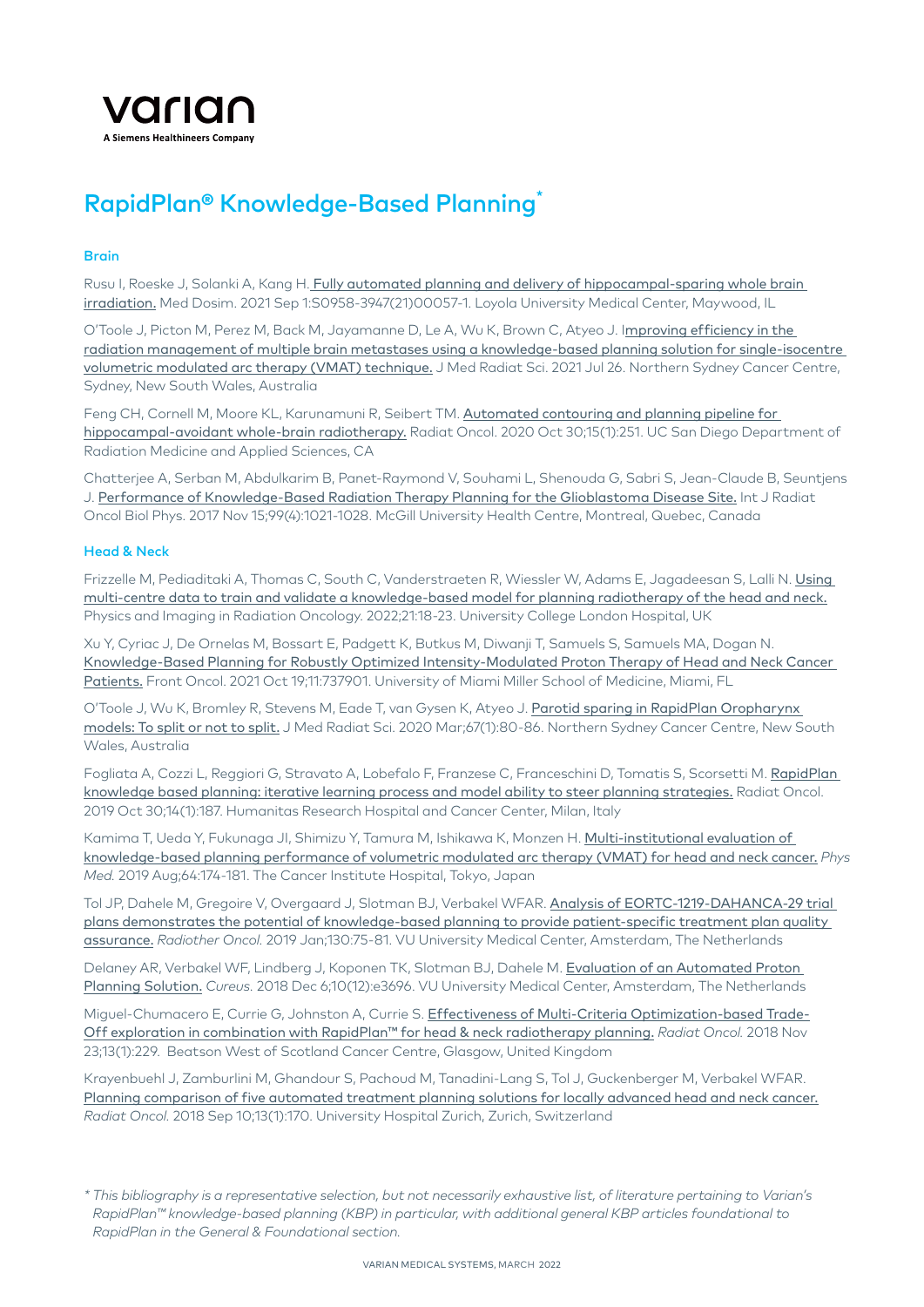Delaney AR, Dahele M, Tol JP, Kuijper IT, Slotman BJ, Verbakel WFAR. Using a knowledge-based planning solution [to select patients for proton therapy.](https://www.ncbi.nlm.nih.gov/pubmed/28411963) *Radiother Oncol.* 2017 Aug;124(2):263-270. VU University Medical Center, Amsterdam, The Netherlands

Fogliata A, Reggiori G, Stravato A, Lobefalo F, Franzese C, Franceschini D, Tomatis S, Mancosu P, Scorsetti M, Cozzi L. [RapidPlan™ head and neck model: the objectives and possible clinical benefit.](https://www.ncbi.nlm.nih.gov/pubmed/28449704) *Radiat Oncol.* 2017 Apr 27;12(1):73. Humanitas Research Hospital and Cancer Center, Milan, Italy

Berry SL, Ma R, Boczkowski A, Jackson A, Zhang P, Hunt M. Evaluating inter-campus plan consistency using a [knowledge based planning model.](https://www.ncbi.nlm.nih.gov/pubmed/27394695) *Radiother Oncol.* 2016 Aug;120(2):349-55. Memorial Sloan Kettering Cancer Center, New York, NY

Chang AT, Hung AW, Cheung FW, Lee MC, Chan OS, Philips H, Cheng YT, Ng WT. Comparison of Planning Quality [and Efficiency Between Conventional and Knowledge-based Algorithms in Nasopharyngeal Cancer Patients Using](https://www.ncbi.nlm.nih.gov/pubmed/27302513)  [Intensity Modulated Radiation Therapy.](https://www.ncbi.nlm.nih.gov/pubmed/27302513) *Int J Radiat Oncol Biol Phys.* 2016 Jul 1;95(3):981-90. Pamela Youde Nethersole Eastern Hospital, Chai Wan, Hong Kong

Delaney AR, Tol JP, Dahele M, Cuijpers J, Slotman BJ, Verbakel WF. [Effect of Dosimetric Outliers on the Performance](https://www.ncbi.nlm.nih.gov/pubmed/26867876)  [of a Commercial Knowledge-Based Planning Solution.](https://www.ncbi.nlm.nih.gov/pubmed/26867876) *Int J Radiat Oncol Biol Phys.* 2016 Mar 1;94(3):469-77. VU University Medical Center, Amsterdam, The Netherlands

Tol JP, Dahele M, Delaney AR, Slotman BJ, Verbakel WF. Can knowledge-based DVH predictions be used for [automated, in dividualized quality assurance of radiotherapy treatment plans?](https://www.ncbi.nlm.nih.gov/pubmed/26584574) *Radiat Oncol.* 2015 Nov 19;10(1):234. VU University Medical Center, Amsterdam, The Netherlands

Fogliata A, Nicolini G, Clivio A, Vanetti E, Laksar S, Tozzi A, Scorsetti M, Cozzi L. A broad scope knowledge based model for optimization of VMAT in esophageal cancer: validation and assessment of plan quality among different treatment [centers.](https://www.ncbi.nlm.nih.gov/pmc/articles/PMC4628288/) *Radiat Oncol.* 2015 Oct 31;10(1):220. Oncology Institute of Southern Switzerland, Bellinzona, Switzerland

Tol JP, Delaney AR, Dahele M, Slotman BJ, Verbakel WF. [Evaluation of a knowledge-based planning solution for head](https://www.ncbi.nlm.nih.gov/pubmed/25680603)  [and neck cancer.](https://www.ncbi.nlm.nih.gov/pubmed/25680603) *Int J Radiat Oncol Biol Phys.* 2015 Mar 1;91(3):612-20. VU University Medical Center, Amsterdam, The **Netherlands** 

#### Spine

Younge KC, Marsh RB, Owen D, Geng H, Xiao Y, Spratt DE, Foy J, Suresh K, Wu QJ, Yin FF, Ryu S, Matuszak MM. [Improving Quality and Consistency in NRG Oncology Radiation Therapy Oncology Group 0631 for Spine Radiosurgery](https://www.ncbi.nlm.nih.gov/pubmed/29485048)  [via Knowledge-Based Planning.](https://www.ncbi.nlm.nih.gov/pubmed/29485048) *Int J Radiat Oncol Biol Phys.* 2018 Mar 15;100(4):1067-1074. University of Michigan, Ann Arbor, MI

Foy JJ, Marsh R, Ten Haken RK, Younge KC, Schipper M, Sun Y, Owen D, Matuszak MM. [An analysis of](https://www.ncbi.nlm.nih.gov/pubmed/28433524)  [knowledge-based planning for stereotactic body radiation therapy of the spine.](https://www.ncbi.nlm.nih.gov/pubmed/28433524) *Pract Radiat Oncol.* 2017 Sep - Oct;7(5):e355-e360. University of Michigan, Ann Arbor, MI

#### **Thoracic**

Harms J, Zhang J, Kayode O, Wolf J, Tian S, McCall N, Higgins KA, Castillo R, Yang X. I[mplementation of a Knowledge-](https://pubmed.ncbi.nlm.nih.gov/34604606/)[Based Treatment Planning Model for Cardiac-Sparing Lung Radiation Therapy](https://pubmed.ncbi.nlm.nih.gov/34604606/). Adv Radiat Oncol. 2021 Jun 24;6(6):100745. Emory University, Atlanta, GA

Dumane VA, Tam J, Lo YC, Rosenzweig KE. [RapidPlan for Knowledge-Based Planning of Malignant Pleural](https://pubmed.ncbi.nlm.nih.gov/32562788/)  [Mesothelioma.](https://pubmed.ncbi.nlm.nih.gov/32562788/) Pract Radiat Oncol. 2021 Mar-Apr;11(2):e219-e228. Icahn School of Medicine at Mount Sinai, New York, New York

Hoffmann L, Knap MM, Alber M, Møller DS. [Optimal beam angle selection and knowledge-based planning](https://pubmed.ncbi.nlm.nih.gov/33306422/)  [significantly reduces radiotherapy dose to organs at risk for lung cancer patients.](https://pubmed.ncbi.nlm.nih.gov/33306422/) Acta Oncol. 2021 Mar;60(3):293-299. Aarhus University Hospital, Aarhus, Denmark

Visak J, McGarry RC, Randall ME, Pokhrel D. [Development and clinical validation of a robust knowledge-based](https://pubmed.ncbi.nlm.nih.gov/33285034/)  [planning model for stereotactic body radiotherapy treatment of centrally located lung tumors.](https://pubmed.ncbi.nlm.nih.gov/33285034/) J Appl Clin Med Phys. 2021 Jan;22(1):146-155. University Kentucky, Lexington, KY

Visak J, Ge GY, McGarry RC, Randall M, Pokhrel D. An Automated knowledge-based planning routine for stereotactic [body radiotherapy of peripheral lung tumors via DCA-based volumetric modulated arc therapy.](https://pubmed.ncbi.nlm.nih.gov/33270975/) J Appl Clin Med Phys. 2021 Jan;22(1):109-116. University Kentucky, Lexington, KY

Yu S, Xu H, Sinclair A, Zhang X, Langner U, Mak K. Dosimetric and planning efficiency comparison for lung SBRT: [CyberKnife vs VMAT vs knowledge-based VMAT.](https://pubmed.ncbi.nlm.nih.gov/32532613/) Med Dosim. 2020 Winter;45(4):346-351. Boston University school of medicine, Boston, MA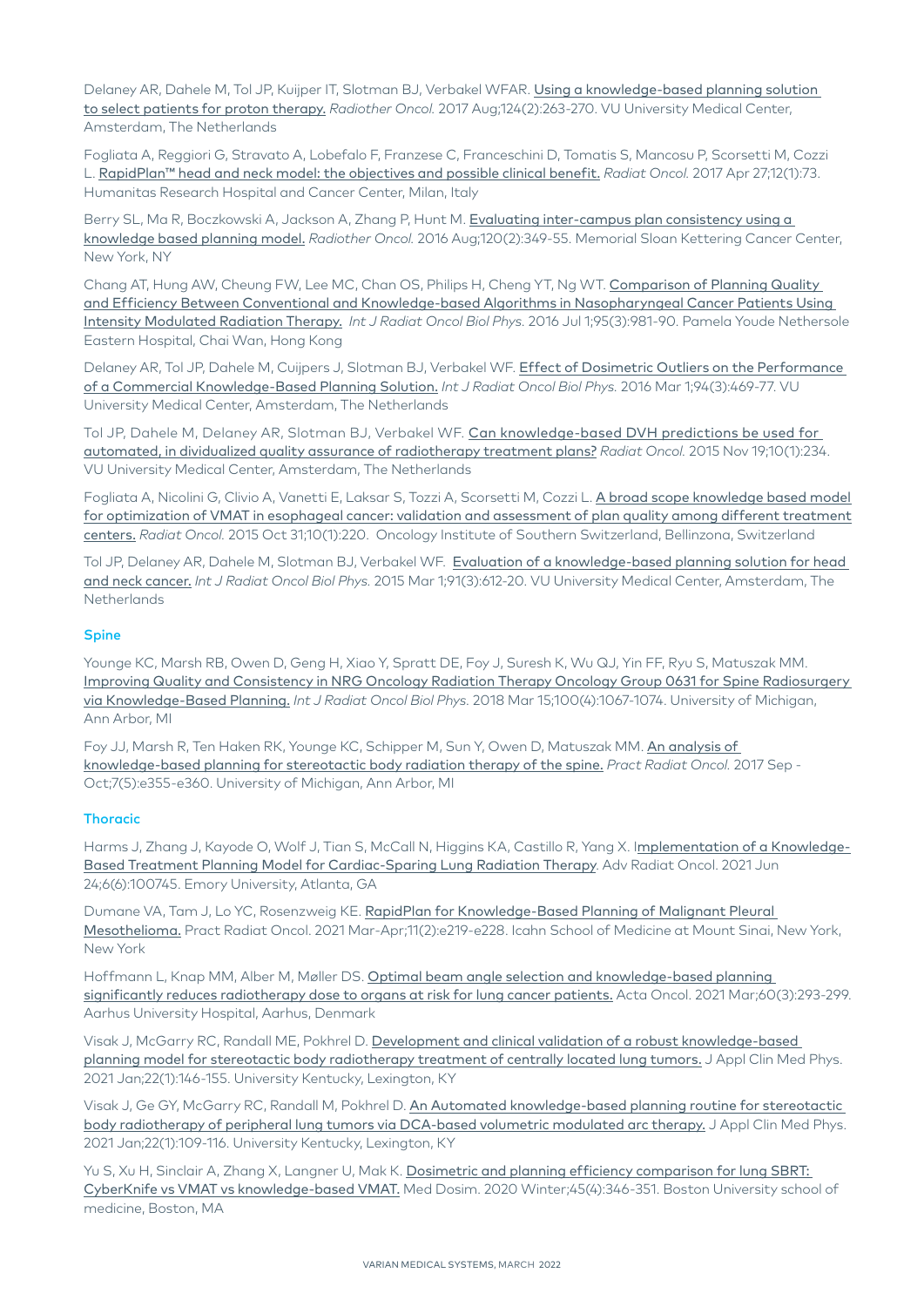Kavanaugh JA, Holler S, DeWees TA, Robinson CG, Bradley JD, Iyengar P, Higgins KA, Mutic S, Olsen LA. [Multi](https://www.ncbi.nlm.nih.gov/pubmed/30562615)[institutional Validation of a Knowledge-based Planning Model for Patients Enrolled on RTOG 0617: Implications for](https://www.ncbi.nlm.nih.gov/pubmed/30562615)  [Plan Quality Controls in Cooperative Group Trials.](https://www.ncbi.nlm.nih.gov/pubmed/30562615) *Pract Radiat Oncol.* 2019 Mar;9(2):e218-e227. Washington University in St. Louis, St. Louis, MO

Hof SV, Delaney AR, Tekatli H, Twisk J, Slotman BJ, Senan S, Dahele M, Verbakel WFAR. Knowledge-Based Planning [for Identifying High-Risk Stereotactic Ablative Radiation Therapy Treatment Plans for Lung Tumors Larger Than 5 cm.](https://www.ncbi.nlm.nih.gov/pubmed/30114461) *Int J Radiat Oncol Biol Phys.* 2019 Jan 1;103(1):259-267, VU University Medical Center, Amsterdam, The Netherlands

Delaney AR, Dahele M, Tol JP, Slotman BJ, Verbakel WF. [Knowledge-based planning for stereotactic radiotherapy of](https://www.ncbi.nlm.nih.gov/pubmed/28067088)  [peripheral early-stage lung cancer.](https://www.ncbi.nlm.nih.gov/pubmed/28067088) *Acta Oncol.* 2017 Mar;56(3):490-495. VU University Medical Center, Amsterdam, The Netherlands

Fogliata A, Belosi F, Clivio A, Navarria P, Nicolini G, Scorsetti M, Vanetti E, Cozzi L. On the pre-clinical validation of a [commercial model-based optimisation engine: application to volumetric modulated arc therapy for patients with lung](https://www.ncbi.nlm.nih.gov/pubmed/25465726)  [or prostate cancer.](https://www.ncbi.nlm.nih.gov/pubmed/25465726) *Radiother Oncol*. 2014 Dec;113(3):385-91. Oncology Institute of Southern Switzerland, Bellinzona, Switzerland

### **Breast**

Castriconi R, Esposito PG, Tudda A, Mangili P, Broggi S, Fodor A, Deantoni CL, Longobardi B, Pasetti M, Perna L, Del Vecchio A, Di Muzio NG, Fiorino C. [Replacing Manual Planning of Whole Breast Irradiation With Knowledge-Based](https://pubmed.ncbi.nlm.nih.gov/34504790/)  [Automatic Optimization by Virtual Tangential-Fields Arc Therapy.](https://pubmed.ncbi.nlm.nih.gov/34504790/) Front Oncol. 2021 Aug 24;11:712423. San Raffaele Scientific Institute, Milano, Italy

Costa E, Richir T, Robilliard M, Bragard C, Logerot C, Kirova Y, Fourquet A, De Marzi L. Assessment of a conventional [volumetric-modulated arc therapy knowledge-based planning model applied to the new Halcyon© O-ring linac in](https://pubmed.ncbi.nlm.nih.gov/34051551/)  [locoregional breast cancer radiotherapy.](https://pubmed.ncbi.nlm.nih.gov/34051551/) Phys Med. 2021 Jun;86:32-43. Institut Curie, Paris, France

Rice A, Zoller I, Kocos K, Weller D, DiCostanzo D, Hunzeker A, Lenards N, The implementation of RapidPlan™ [in predicting deep inspiration breath-hold candidates with left-sided breast cancer.](https://www.ncbi.nlm.nih.gov/pubmed/30166077) *Med Dosim.* 2019 Autumn;44(3):210-218. University of Wisconsin-La Crosse, La Crosse, WI

van Duren-Koopman MJ, Tol JP, Dahele M, Bucko E, Meijnen P, Slotman BJ, Verbakel WF. [Personalized automated](https://www.ncbi.nlm.nih.gov/pubmed/29907505)  [treatment planning for breast plus locoregional lymph nodes using Hybrid RapidArc®.](https://www.ncbi.nlm.nih.gov/pubmed/29907505) *Pract Radiat Oncol.* 2018 Sep - Oct;8(5):332-341. VU University Medical Center, Amsterdam, The Netherlands

Wang J, Hu W, Yang Z, Chen X, Wu Z, Yu X, Guo X, Lu S, Li K, Yu G. Is it possible for knowledge-based planning to [improve intensity modulated radiation therapy plan quality for planners with different planning experiences in left](https://www.ncbi.nlm.nih.gov/pmc/articles/PMC5440994/)[sided breast cancer patients?](https://www.ncbi.nlm.nih.gov/pmc/articles/PMC5440994/) *Radiat Oncol.* 2017 May 22;12(1):85. Fudan University Shanghai Cancer Center, Shanghai, China

Fogliata A, Nicolini G, Bourgier C, Clivio A, De Rose F, Fenoglietto P, Lobefalo F, Mancosu P, Tomatis S, Vanetti E, Scorsetti M, Cozzi L. [Performance of a Knowledge-Based Model for Optimization of Volumetric Modulated Arc](https://www.ncbi.nlm.nih.gov/pubmed/26691687)  [Therapy Plans for Single and Bilateral Breast Irradiation.](https://www.ncbi.nlm.nih.gov/pubmed/26691687) *PLoS One*. 2015 Dec 21;10(12):e0145137 Oncology Institute of Southern Switzerland, Bellinzona, Switzerland

#### **Gastrointestinal**

Cozzi L, Vanderstraeten R, Fogliata A, Chang FL, Wang PM. The role of a knowledge based dose-volume histogram [predictive model in the optimisation of intensity-modulated proton plans for hepatocellular carcinoma patients :](https://pubmed.ncbi.nlm.nih.gov/32676685/)  [Training and validation of a novel commercial system.](https://pubmed.ncbi.nlm.nih.gov/32676685/) Strahlenther Onkol. 2021 Apr;197(4):332-342. Humanitas Clinical and Research Center, Milan-Rozzano, Italy

Celik E, Baues C, Claus K, Fogliata A, Scorsetti M, Marnitz S, Cozzi L. [Knowledge-based intensity-modulated proton](https://pubmed.ncbi.nlm.nih.gov/33170066/)  [planning for gastroesophageal carcinoma.](https://pubmed.ncbi.nlm.nih.gov/33170066/) Acta Oncol. 2021 Mar;60(3):285-292. University Hospital Cologne, Cologne, Germany

Wang M, Li S, Huang Y, Yue H, Li T, Wu H, Gao S, Zhang Y. An interactive plan and model evolution method for [knowledge-based pelvic VMAT planning.](https://www.ncbi.nlm.nih.gov/pubmed/29984464) *J Appl Clin Med Phys.* 2018 Sep;19(5):491-498. Peking University Cancer Hospital & Institute, Beijing, China

Yu G, Li Y, Feng Z, Tao C, Yu Z, Li B, Li D. Knowledge-based IMRT planning for individual liver cancer patients using a [novel specific model.](https://www.ncbi.nlm.nih.gov/pubmed/29587782) *Radiat Oncol.* 2018 Mar 27;13(1):52. Shandong Normal University, Shandong, China

Wu H, Jiang F, Yue H, Li S, Zhang Y. A dosimetric evaluation of knowledge-based VMAT planning with simultaneous [integrated boosting for rectal cancer patients.](https://www.ncbi.nlm.nih.gov/pubmed/27929483) J *Appl Clin Med Phys.* 2016 Nov 8;17(6):6410. Peking University Cancer Hospital & Institute, Beijing, China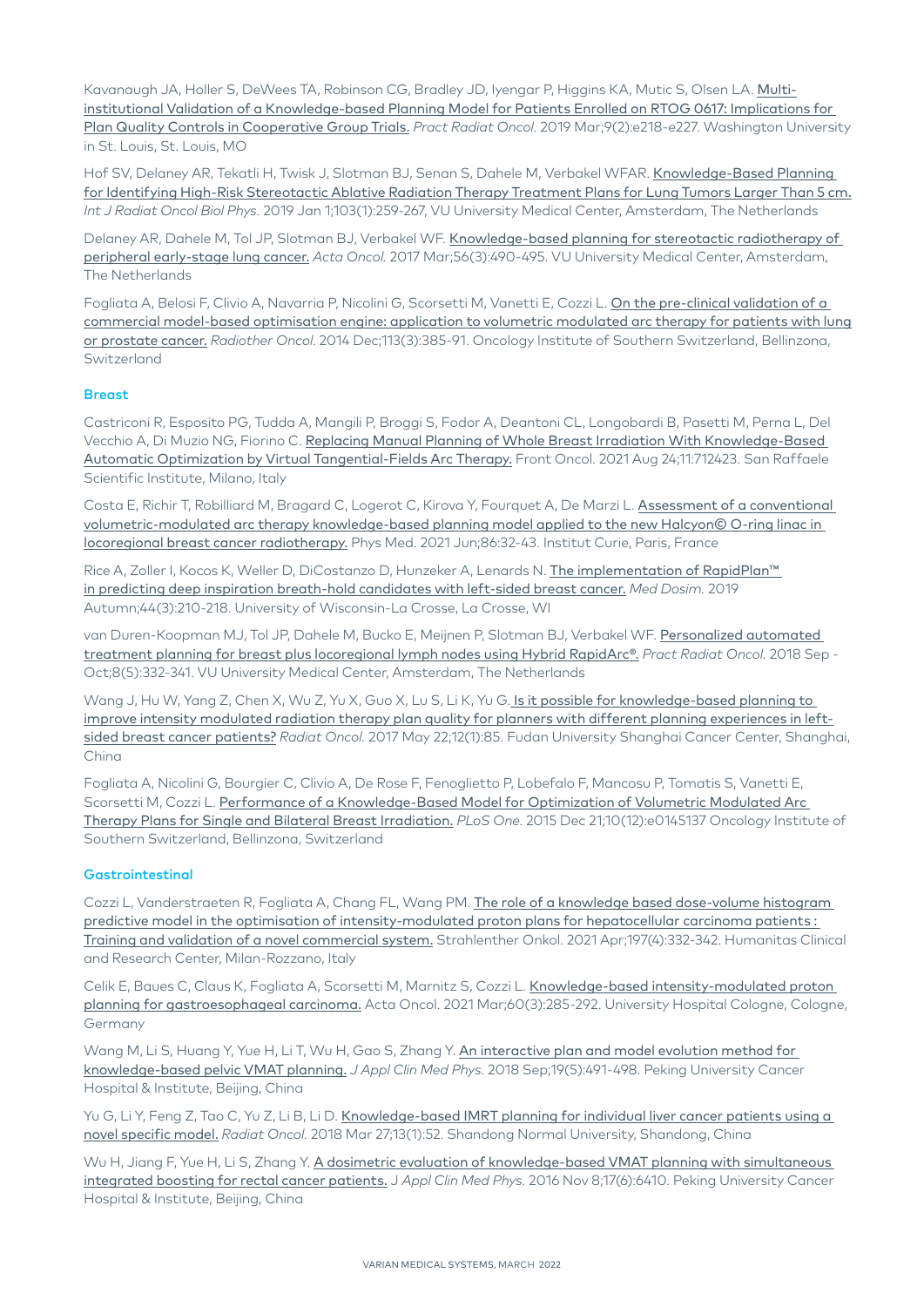Wu H, Jiang F, Yue H, Zhang H, Wang K, Zhang Y. Applying a RapidPlan model trained on a technique and orientation [to another: a feasibility and dosimetric evaluation.](https://www.ncbi.nlm.nih.gov/pmc/articles/PMC4990878/) *Radiat Oncol.* 2016 Aug 18;11(1):108. Peking University Cancer Hospital & Institute, Beijing, China

Fogliata A, Wang PM, Belosi F, Clivio A, Nicolini G, Vanetti E, Cozzi L. [Assessment of a model based optimization](https://www.ncbi.nlm.nih.gov/pubmed/25348465)  [engine for volumetric modulated arc therapy for patients with advanced hepatocellular cancer.](https://www.ncbi.nlm.nih.gov/pubmed/25348465) *Radiat Oncol.* 2014 Oct 28;9:236. Oncology Institute of Southern Switzerland, Bellinzona, Switzerland

#### **Genitourinary**

Nakamura K, Okuhata K, Tamura M, Otsuka M, Kubo K, Ueda Y, Nakamura Y, Nakamatsu K, Tanooka M, Monzen H, Nishimura Y. An updating approach for knowledge-based planning models to improve plan quality and variability in [volumetric-modulated arc therapy for prostate cancer.](https://pubmed.ncbi.nlm.nih.gov/34338435/) J Appl Clin Med Phys. 2021 Sep;22(9):113-122. Kindai University, Osakasayama, Japan

Xu Y, Brovold N, Cyriac J, Bossart E, Padgett K, Butkus M, Diwanj T, King A, Dal Pra A, Abramowitz M, Pollack A, Dogan N. [Assessment of Knowledge-Based Planning for Prostate Intensity Modulated Proton Therapy.](https://pubmed.ncbi.nlm.nih.gov/34722812/) Int J Part Ther. 2021 Jun 15;8(2):62-72. University of Miami Miller School of Medicine, Miami, FL

Hundvin JA, Fjellanger K, Pettersen HES, Nygaard B, Revheim K, Sulen TH, Ekanger C, Hysing LB. [Clinical iterative](https://pubmed.ncbi.nlm.nih.gov/33030972/)  [model development improves knowledge-based plan quality for high-risk prostate cancer with four integrated dose](https://pubmed.ncbi.nlm.nih.gov/33030972/)  [levels.](https://pubmed.ncbi.nlm.nih.gov/33030972/) Acta Oncol. 2021 Feb;60(2):237-244. Haukeland University Hospital, Bergen, Norway

Monzen H, Tamura M, Ueda Y, Fukunaga JI, Kamima T, Muraki Y, Kubo K, Nakamatsu K. [Dosimetric evaluation with](https://pubmed.ncbi.nlm.nih.gov/32986184/)  [knowledge-based planning created at different periods in volumetric-modulated arc therapy for prostate cancer: a](https://pubmed.ncbi.nlm.nih.gov/32986184/)  [multi-institution study.](https://pubmed.ncbi.nlm.nih.gov/32986184/) Radiol Phys Technol. 2020 Dec;13(4):327-335. Kindai University, Osaka, Japan

Tinoco M, Waga E, Tran K, Vo H, Baker J, Hunter R, Peterson C, Taku N, Court L. RapidPlan development of VMAT [plans for cervical cancer patients in low- and middle-income countries.](https://pubmed.ncbi.nlm.nih.gov/31740042/) Med Dosim. 2020 Summer;45(2):172-178. The University of Texas MD Anderson Cancer Center, Houston, TX

Castriconi R, Fiorino C, Passoni P, Broggi S, Di Muzio NG, Cattaneo GM, Calandrino R. Knowledge-based automatic [optimization of adaptive early-regression-guided VMAT for rectal cancer.](https://pubmed.ncbi.nlm.nih.gov/31982788/) Phys Med. 2020 Feb;70:58-64. San Raffaele Scientific Institute, Milano, Italy

Chatterjee A, Serban M, Faria S, Souhami L, Cury F, Seuntjens J. [Novel knowledge-based treatment planning model](https://pubmed.ncbi.nlm.nih.gov/31816503/)  [for hypofractionated radiotherapy of prostate cancer patients.](https://pubmed.ncbi.nlm.nih.gov/31816503/) Phys Med. 2020 Jan;69:36-43. McGill University Health Centre, Montreal, QC, Canada

Panettieri V, Ball D, Chapman A, Cristofaro N, Gawthrop J, Griffin P, Herath S, Hoyle S, Jukes L, Kron T, Markham C, Marr L, Moloney P, Nelli F, Ramachandran P, Smith A, Hornby CJ. Development of a multicentre automated model to [reduce planning variability in radiotherapy of prostate cancer.](https://pubmed.ncbi.nlm.nih.gov/33458275/) Phys Imaging Radiat Oncol. 2019 Aug 8;11:34-40. The Alfred Hospital, Melbourne, Australia

Kamima T, Yoshioka M, Takahashi R, Sato T. [\[Impact of DVH Outliers Registered in Knowledge-based Planning on](https://www.ncbi.nlm.nih.gov/pubmed/30787221)  [Volumetric Modulated Arc Therapy Treatment Planning for Prostate Cancer\].](https://www.ncbi.nlm.nih.gov/pubmed/30787221) *Nihon Hoshasen Gijutsu Gakkai Zasshi.* 2019;75(2):151-159. The Cancer Institute Hospital, Japanese Foundation for Cancer Research, Tokyo, Japan. [Article in Japanese]

Castriconi R, Fiorino C, Broggi S, Cozzarini C, Di Muzio N, Calandrino R, Cattaneo GM. [Comprehensive Intra-Institution](https://www.ncbi.nlm.nih.gov/pubmed/30545736)  [stepping validation of knowledge-based models for automatic plan optimization.](https://www.ncbi.nlm.nih.gov/pubmed/30545736) Phys Med. 2018 Dec 10. pii: S1120- 1797(18)31339-5. San Raffaele Scientific Institute, Milano, Italy [Epub ahead of print]

Cagni E, Botti A, Wang Y, Iori M, Petit SF, Heijmen BJM. Pareto-optimal plans as ground truth for validation of a [commercial system for knowledge-based DVH-prediction.](https://www.ncbi.nlm.nih.gov/pubmed/30471826) *Phys Med.* 2018 Nov;55:98-106. Azienda USL-IRCCS di Reggio Emilia, Reggio Emilia, Italy

Lin YH, Hong LX, Hunt MA, Berry SL. [Use of a constrained hierarchical optimization dataset enhances knowledge](https://www.ncbi.nlm.nih.gov/pubmed/30168160)[based planning as a quality assurance tool for prostate bed irradiation.](https://www.ncbi.nlm.nih.gov/pubmed/30168160) *Med Phys.* 2018 Oct;45(10):4364-4369. Hiroshima University, Hiroshima, Japan

Scaggion A, Fusella M, Roggio A, Bacco S, Pivato N, Rossato MA, Peña LMA, Paiusco M. [Reducing inter- and intra](https://www.ncbi.nlm.nih.gov/pubmed/30241759)[planner variability in radiotherapy plan output with a commercial knowledge-based planning solution.](https://www.ncbi.nlm.nih.gov/pubmed/30241759) *Phys Med.* 2018 Sep;53:86-93 Veneto Institute of Oncology IOV-IRCCS, Padova, Italy

Fusella M, Scaggion A, Pivato N, Rossato MA, Zorz A, Paiusco M. [Efficiently train and validate a RapidPlan™ model](https://www.ncbi.nlm.nih.gov/pubmed/29611213)  [through APQM scoring.](https://www.ncbi.nlm.nih.gov/pubmed/29611213) *Med Phys.* 2018 Jun;45(6):2611-2619. Veneto Institute of Oncology, Padova, Italy

Ueda Y, Fukunaga JI, Kamima T, Adachi Y, Nakamatsu K, Monzen H. [Evaluation of multiple institutions' models for](https://www.ncbi.nlm.nih.gov/pubmed/29558940)  [knowledge-based planning of volumetric modulated arc therapy \(VMAT\) for prostate cancer.](https://www.ncbi.nlm.nih.gov/pubmed/29558940) *Radiat Oncol.* 2018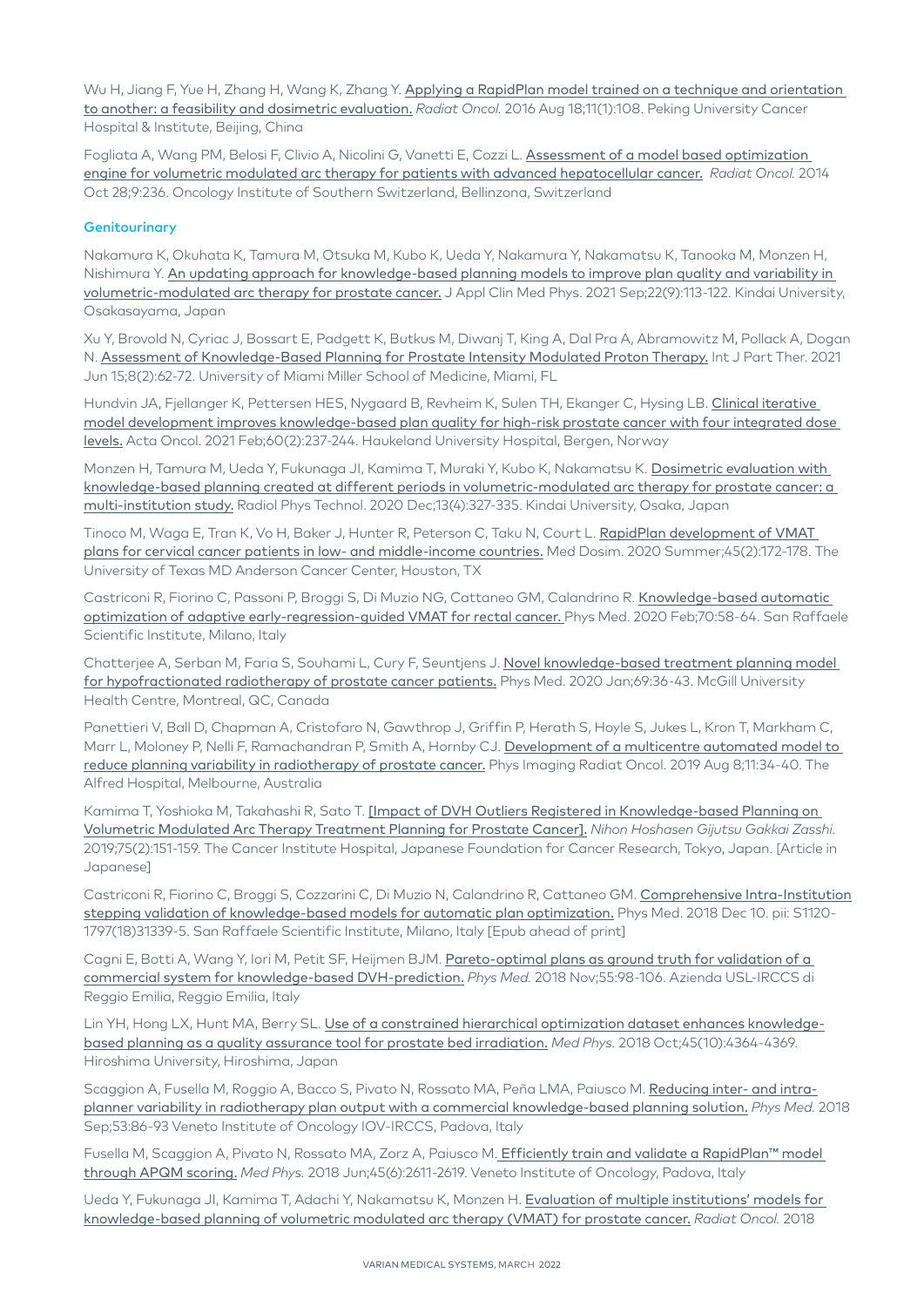Kubo K, Monzen H, Ishii K, Tamura M, Kawamorita R, Sumida I, Mizuno H, Nishimura Y. Dosimetric comparison of [RapidPlan and manually optimized plans in volumetric modulated arc therapy for prostate cancer.](https://www.ncbi.nlm.nih.gov/pubmed/28705507) Phys Med. 2017 Dec;44:199-204. Kindai University, Osaka Japan

Schubert C, Waletzko O, Weiss C, Voelzke D, Toperim S, Roeser A, Puccini S, Piroth M, Mehrens C, Kueter JD, Hierholz K, Gerull K, Fogliata A, Block A, Cozzi L. Intercenter validation of a knowledge based model for automated planning of [volumetric modulated arc therapy for prostate cancer. The experience of the German RapidPlan Consortium.](https://www.ncbi.nlm.nih.gov/pubmed/28531226) PLoS One. 2017 May 22;12(5):e0178034 University Medical Center Hamburg, Germany

Cagni E, Botti A, Micera R, Galeandro M, Sghedoni R, Orlandi M, Iotti C, Cozzi L, Iori M. Knowledge-based treatment [planning: An inter-technique and inter-system feasibility study for prostate cancer.](https://www.ncbi.nlm.nih.gov/pubmed/28410684) *Phys Med.* 2017 Apr;36:38-45. Arcispedale Santa Maria Nuova, IRCCS, Reggio Emilia, Italy

Hussein M, South CP, Barry MA, Adams EJ, Jordan TJ, Stewart AJ, Nisbet A. Clinical validation and benchmarking of [knowledge-based IMRT and VMAT treatment planning in pelvic anatomy.](https://www.ncbi.nlm.nih.gov/pubmed/27427380) *Radiother Oncol.* 2016 Sep;120(3):473-479. Royal Surrey County Hospital NHS Foundation Trust, Guildford, United Kingdom

Fogliata A, Belosi F, Clivio A, Navarria P, Nicolini G, Scorsetti M, Vanetti E, Cozzi L. [On the pre-clinical validation of](https://www.ncbi.nlm.nih.gov/pubmed/25465726)  [a commercial model-based optimisation engine: application to volumetric modulated arc therapy for patients](https://www.ncbi.nlm.nih.gov/pubmed/25465726)  [with lung or prostate cancer.](https://www.ncbi.nlm.nih.gov/pubmed/25465726) *Radiother Oncol.* 2014 Dec;113(3):385-91. Oncology Institute of Southern Switzerland, Bellinzona, Switzerland

#### General, Foundational & Mixed Target

Hirashima H, Nakamura M, Mukumoto N, Ashida R, Fujii K, Nakamura K, Nakajima A, Sakanaka K, Yoshimura M, Mizowaki T. Reducing variability among treatment machines using knowledge-based planning for head and neck, [pancreatic, and rectal cancer.](https://pubmed.ncbi.nlm.nih.gov/34151503/) J Appl Clin Med Phys. 2021 Jul;22(7):245-254. Kyoto University, Kyoto, Japan

van Gysen K, O'Toole J, Le A, Wu K, Schuler T, Porter B, Kipritidis J, Atyeo J, Brown C, Eade T. R[olling out RapidPlan:](https://pubmed.ncbi.nlm.nih.gov/32881407/)  [What we've learnt.](https://pubmed.ncbi.nlm.nih.gov/32881407/) J Med Radiat Sci. 2020 Dec;67(4):310-317. Northern Sydney Cancer Centre, St Leonards, NSW, Australia

Ueda Y, Monzen H, Fukunaga JI, Ohira S, Tamura M, Suzuki O, Inui S, Isono M, Miyazaki M, Sumida I, Ogawa K, Teshima T. [Characterization of knowledge-based volumetric modulated arc therapy plans created by three](https://pubmed.ncbi.nlm.nih.gov/33390859/)  [different institutions' models for prostate cancer.](https://pubmed.ncbi.nlm.nih.gov/33390859/) Rep Pract Oncol Radiother. 2020 Nov-Dec;25(6):1023-1028. Osaka International Cancer Institute, Osaka 537-8567, Japan

Martell K, McGeachy P, Quon H, Quirk S, Roumeliotis M, Husain S, Meyer T, Sia M, Thind K. Rapid implementation of [extreme hypofractionation protocols in prostate cancer using RapidPlan® in response to COVID-19.](https://pubmed.ncbi.nlm.nih.gov/32898562/) Radiother Oncol. 2020 Oct;151:296-297. University of Calgary, Calgary, Canada

Kaderka R, Mundt RC, Li N, Ziemer B, Bry VN, Cornell M, Moore KL. [Automated Closed- and Open-Loop Validation of](https://pubmed.ncbi.nlm.nih.gov/30826481/)  [Knowledge-Based Planning Routines Across Multiple Disease Sites.](https://pubmed.ncbi.nlm.nih.gov/30826481/) Pract Radiat Oncol. 2019 Jul-Aug;9(4):257-265. University of California San Diego, La Jolla, CA

Fusella M, Scaggion A, Pivato N, Rossato MA, Zorz A, Paiusco M. [Efficiently train and validate a RapidPlan model](https://www.ncbi.nlm.nih.gov/pubmed/29611213)  [through APQM scoring.](https://www.ncbi.nlm.nih.gov/pubmed/29611213) Med Phys. 2018 Jun;45(6):2611-2619. Veneto Institute of Oncology IOV-IRCCS, Padova, Italy

Alpuche Aviles JE, Cordero Marcos MI, Sasaki D, Sutherland K, Kane B, Kuusela E. [Creation of knowledge-based](https://www.ncbi.nlm.nih.gov/pubmed/29633474)  [planning models intended for large scale distribution: Minimizing the effect of outlier plans.](https://www.ncbi.nlm.nih.gov/pubmed/29633474) J Appl Clin Med Phys. 2018 May;19(3):215-226. CancerCare Manitoba, Winnipeg, Manitoba, Canada

Huang Y, Yue H, Wang M, Li S, Zhang J, Liu Z, Zhang Y. [Fully automated searching for the optimal VMAT jaw settings](https://www.ncbi.nlm.nih.gov/pubmed/29577614)  [based on Eclipse Scripting Application Programming Interface \(ESAPI\) and RapidPlan knowledge-based planning.](https://www.ncbi.nlm.nih.gov/pubmed/29577614) J Appl Clin Med Phys. 2018 May;19(3):177-182.Beijing Cancer Hospital & Institute Beijing, China

Masi K, Archer P, Jackson W, Sun Y, Schipper M, Hamstra D, Matuszak M. [Knowledge-based treatment planning](https://www.ncbi.nlm.nih.gov/pubmed/29174796)  [and its potential role in the transition between treatment planning systems.](https://www.ncbi.nlm.nih.gov/pubmed/29174796) Med Dosim. 2017 Nov 22. pii: S0958- 3947(17)30112-7. University of Michigan, Ann Arbor, MI

Jiang F, Wu H, Yue H, Jia F, Zhang Y. Photon Optimizer (PO) prevails over Progressive Resolution Optimizer (PRO) for [VMAT planning with or without knowledge-based solution.](https://www.ncbi.nlm.nih.gov/pubmed/28300375) J Appl Clin Med Phys. 2017 Mar;18(2):9-14. Beijing Cancer Hospital, Beijing, China

Li N, Carmona R, Sirak I, Kasaova L, Followill D, Michalski J, Bosch W, Straube W, Mell LK, Moore KL. [Highly Efficient](https://www.ncbi.nlm.nih.gov/pubmed/27979445)  [Training, Refinement, and Validation of a Knowledge-based Planning Quality-Control System for Radiation Therapy](https://www.ncbi.nlm.nih.gov/pubmed/27979445)  [Clinical Trials.](https://www.ncbi.nlm.nih.gov/pubmed/27979445) Int J Radiat Oncol Biol Phys. 2017 Jan 1;97(1):164-172. University of California San Diego, La Jolla, CA